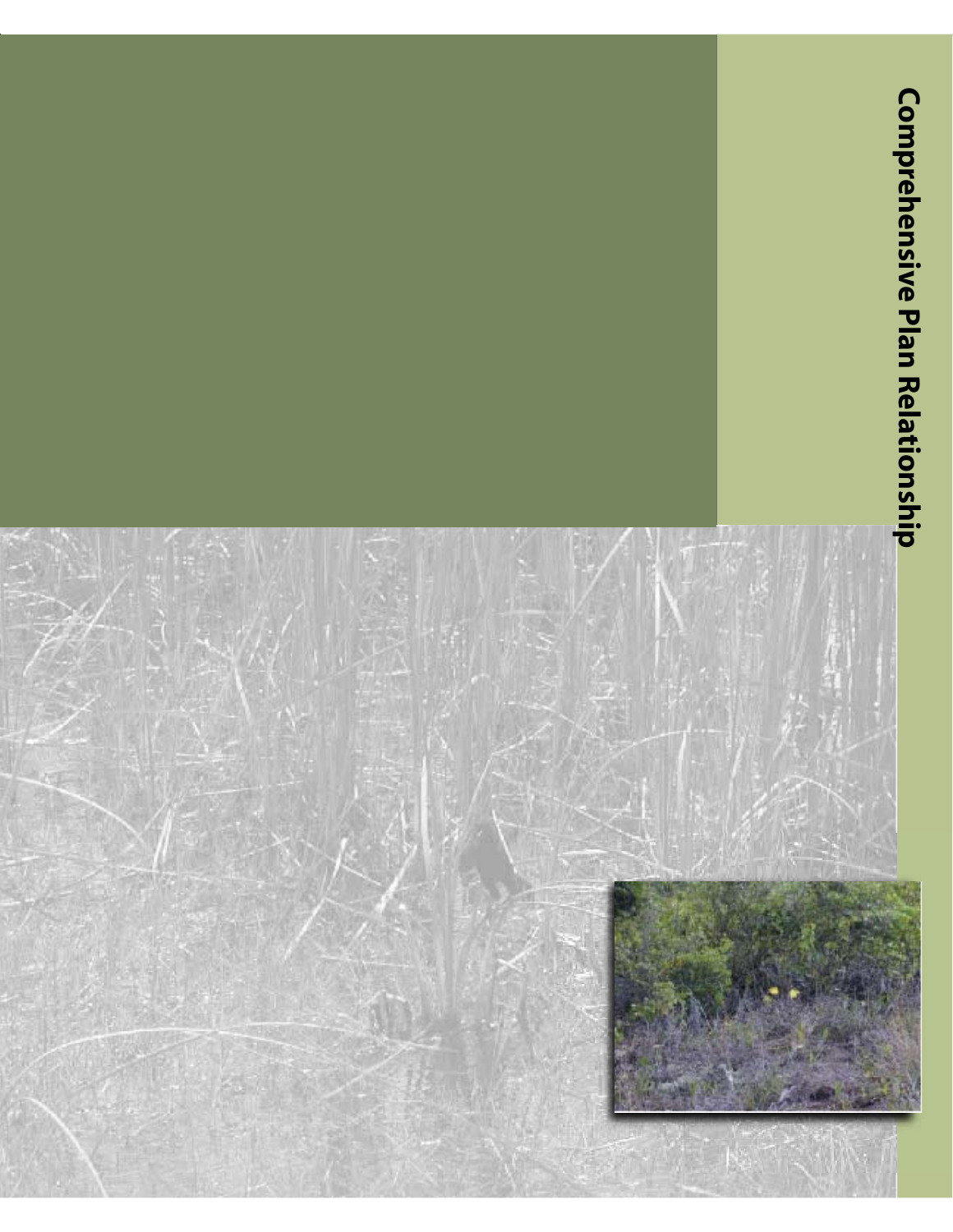# **12 Comprehensive Plan Relationship**

The Ridge Scenic Highway runs through eight general-purpose governmental jurisdictions – seven cities and one county. The Corridor Advocacy Group developed the Corridor Management Plan with the full involvement of the local government jurisdictions. Local government representatives served on the Corridor Advocacy Group, worked to develop the Goals and Strategies with the Corridor Advocacy Group, and reviewed the draft Goals and Strategies with municipal staff. Due to the collaborative process by which the Goals and Strategies and the Action Plan were developed, the Goals and Strategies and Action Plan both reflect and expand upon existing policies found in existing Comprehensive Plans and projects and programs under development or adopted by local government jurisdictions.

The Goals and Strategies and Action Plan are well coordinated with the comprehensive plans of the local governments. The existing local government Goals, Objectives and Policies support the Corridor Management Entity's Goals and Strategies. In addition, local governments plan to revise their comprehensive plans to directly reference the Ridge Scenic Highway and indicate local support.

# **Existing Goals and Objectives that Support CME Goals and Strategies**

Many of the strategies outlined in the CME Goals and Strategies reflect or are supported by policies found in the adopted Comprehensive Plans of local governments. The following local government Goals and Objectives support the indicated Goals and Strategies adopted by the Corridor Advocacy Group. See *Section 1: Ridge Scenic Highway Vision and Concept Plan* for the Goals and Strategies.

# *Polk County*

# **Future Land Use Element**

Goal: To achieve an economically viable, efficient, safe, and quality-living environment through balanced and compact growth, compatible land use patterns, and wise use of economic and physical resources, while protecting and managing the natural environment.

Objective 2.108-A: The Polk County Plan shall provide areas for rural activities such as agricultural uses, mining activities, and rural residential uses, and for areas to be available for future long-range urbanexpansion activities through:

- a. The designation and mapping of Rural-Development Areas (RDAs), and
- b. The establishment of policies to govern the development of land within RDAs.

Objective 2.117-A: The Polk County Plan shall provide for the use and development of recreation and open space lands and areas within the County through:

- a. The establishment of a "Recreation and Open Space" land use classification;
- b. The designation of Recreation and Open Space lands on the Future Land Use Map Series; and
- c. Through the establishment of development criteria applicable to the development and location of Recreation and Open Space lands within the County.

Objective 2.118-A: The Polk County Plan shall provide for the use and preservation of publicly owned or privately purchased preservation areas within the County through:

- a. The establishment of a "Preservation" land use classification;
- b. The designation of Preservation lands on the Future Land Use Map Series; and
- c. Through the establishment of use and acquisition criteria applicable to the development and location of Preservation lands within the County.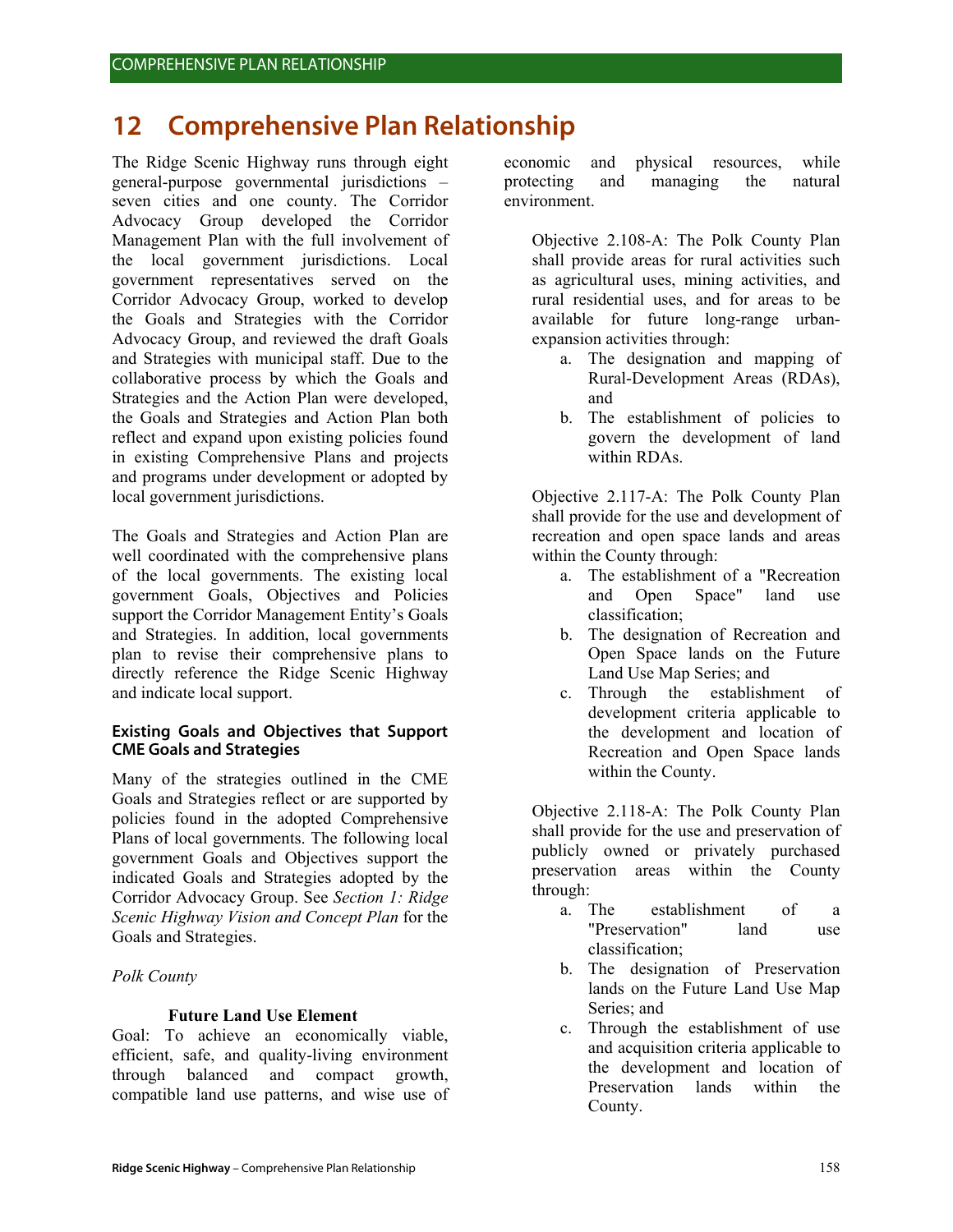Objective 2.122-A: The Polk County Plan shall establish and utilize overlay districts or areas for the purpose of regulating development intensity where environmentally sensitive lands may be subject to adverse impacts of development, or where a specific natural or manmade feature, structure, or area requires protection.

Objective 2.123-C: The Polk County Plan shall limit development and redevelopment within wetlands areas, as generally designated in the Wetland-Protection Areas overlay, to development activities and intensities which will have minimal impact upon the natural functions of the County's wetland areas by:

- a. The designation and mapping of a Wetland-Protection Area overlay,
- b. The establishment of density transfer provisions: and
- c. The establishment of criteria applicable to the development of lands within the Wetland Protection Areas.

Objective 2.123-D: The Polk County Plan shall protect known Floridan Aquifer high recharge areas from direct contamination, and shall protect such areas' natural recharge functions by:

- a. The future designation and mapping of a Aquifer-Protection Area overlay areas; and
- b. The establishment of criteria applicable to the development of lands within Aquifer-Protection Areas.

Objective 2.124-A: The Polk County Plan shall define those areas of the County that require special care in order to maintain, develop, or enhance an existing resource(s) through he establishment and mapping of Resource-Protection Districts as part of the Future Land use Map Series.

Objective 2.124-E: The Polk County Plan shall designate areas that due to natural

development constraints are desirable for future acquisition for the creation of open spaces, habitat protection, linear parkways, and conservation areas by:

- a. The designation and mapping of a Green-Way District overlay; and
- b. The establishment of review requirements and criteria applicable to development of lands within the Green-Way District(s).

Objective 2.124-G: The Polk County Plan shall identify and protect historically significant resources by:

- a. The designation and mapping of identified historic sites, and
- b. The establishment of development review criteria to protect designated historic sites from encroachment by incompatible land uses.

# **Housing Element**

Goal: Polk County shall promote the provision of an adequate supply of safe, sanitary, affordable, decent housing in quality residential neighborhoods, for all of its current and future residents through the conservation of existing housing stock and neighborhoods, and the promotion of well-planned residential developments.

> Objective 2.202-D: The Polk County Plan shall identify and protect historically significant resources by:

> a. The designation and mapping of identified historic resources, and

> b. The establishment of development review procedures to protect designated historic resources from encroachment by incompatible land uses.

# **Conservation Element**

Goal: To protect, manage, and enhance the natural resources and environmental quality of Polk County.

> Objective 2.305-A: Polk County shall develop a program of activities to maintain the quality of public waterbodies and their drainage basins and improve the quality of waterbodies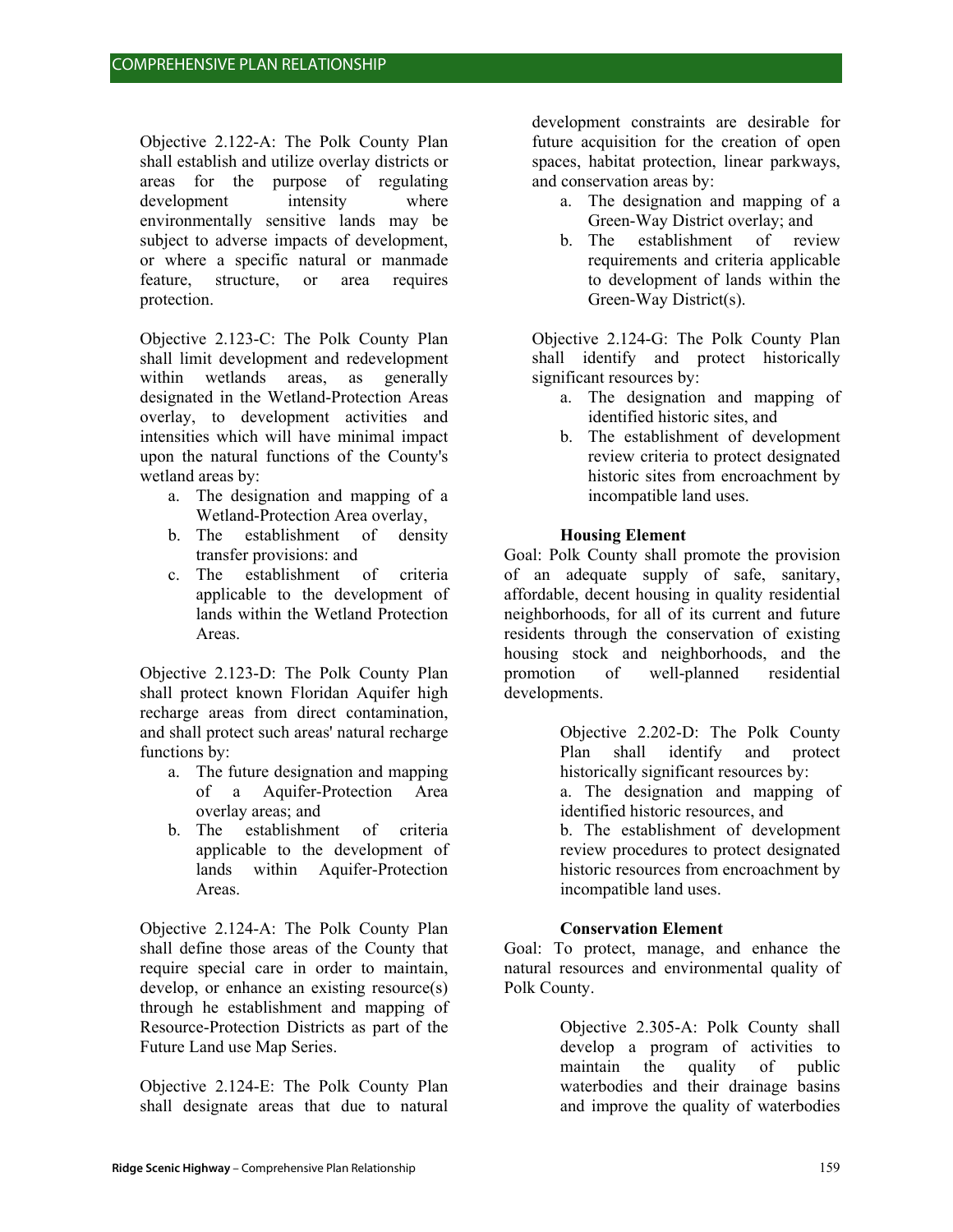determined by DEP to not be functioning at their designated classification.

Objective 2.308-A: Polk County shall continue its protection of natural wetlands.

Objective 2.309-A: Per Section 163.3202(1), FS, Polk County shall continue to promote conservation of wildlife and native vegetative communities.

Objective 2.309-B: Polk County shall coordinate with the Florida Fish and Wildlife Conservation Commission and the US Fish and Wildlife Service to prevent loss of endangered or threatened species.

#### **Economic Development Element**

Goal: To provide a diverse economic base which affords Polk County and its residents a maximal amount of economic opportunity.

> Objective 2.402-A: The County shall, through the Economic Development Council, maintain programs designed to expand and enhance the County's traditional economic base.

> Objective 2.404-A: The County shall ensure that land is allocated for future agricultural/commercial/industrial land uses to allow for a viable economy.

# **Infrastructure Element**

Goal: Polk County shall provide for the safe and efficient treatment and disposal of sanitary sewage (both public and private), the disposal of solid waste generated within its jurisdiction, the efficient management of stormwater, the adequate supply of safe, clean potable water, and the protection of natural groundwater aquifer recharge areas.

> Objective 3.104-D: Polk County shall continue to update regulations which implement design criteria for water quantity and quality consistent with

adopted level-of-service (LOS) standards for stormwater-runoff management; and, within these development regulations, the County will address the requirements and measures necessary for the preservation or restoration of natural systems.

Objective 3.106-B: Polk County has adopted development regulations that will ensure adequate protection to the functions of natural groundwater aquifer recharge areas and the aquifer systems in accordance with Section 163.3202(1), FS.

#### **Transportation Element**

Goal: To provide a safe, efficient, and financially feasible transportation system which is multi-modal, responsive to community needs, consistent with land-use policies,

environmentally sound and which promotes economic opportunity.

> Objective 3.202-E: On an annual basis, increase the linear feet of routes for nonmotorized travel by approximately 12,500 feet.

Objective 3.204-C: Develop and maintain a multi-modal transportation system that supports economic growth and diversity by providing adequate access to agricultural, commercial, industrial, and office locations throughout the County.

# **Recreation and Open Space Element**

Recreation Goal: Polk County shall provide outdoor recreation systems composed of areas, facilities, and programs that will serve all residents and visitors by providing opportunities for the healthful and constructive use of leisure time in a natural environment; by protecting and maintaining the substantial investment in public facilities that already exist; and by planning and financing the new facilities to serve residents in a timely, orderly and efficient manner.

Open Space Goal: Polk County shall provide for the preservation of open space for the purpose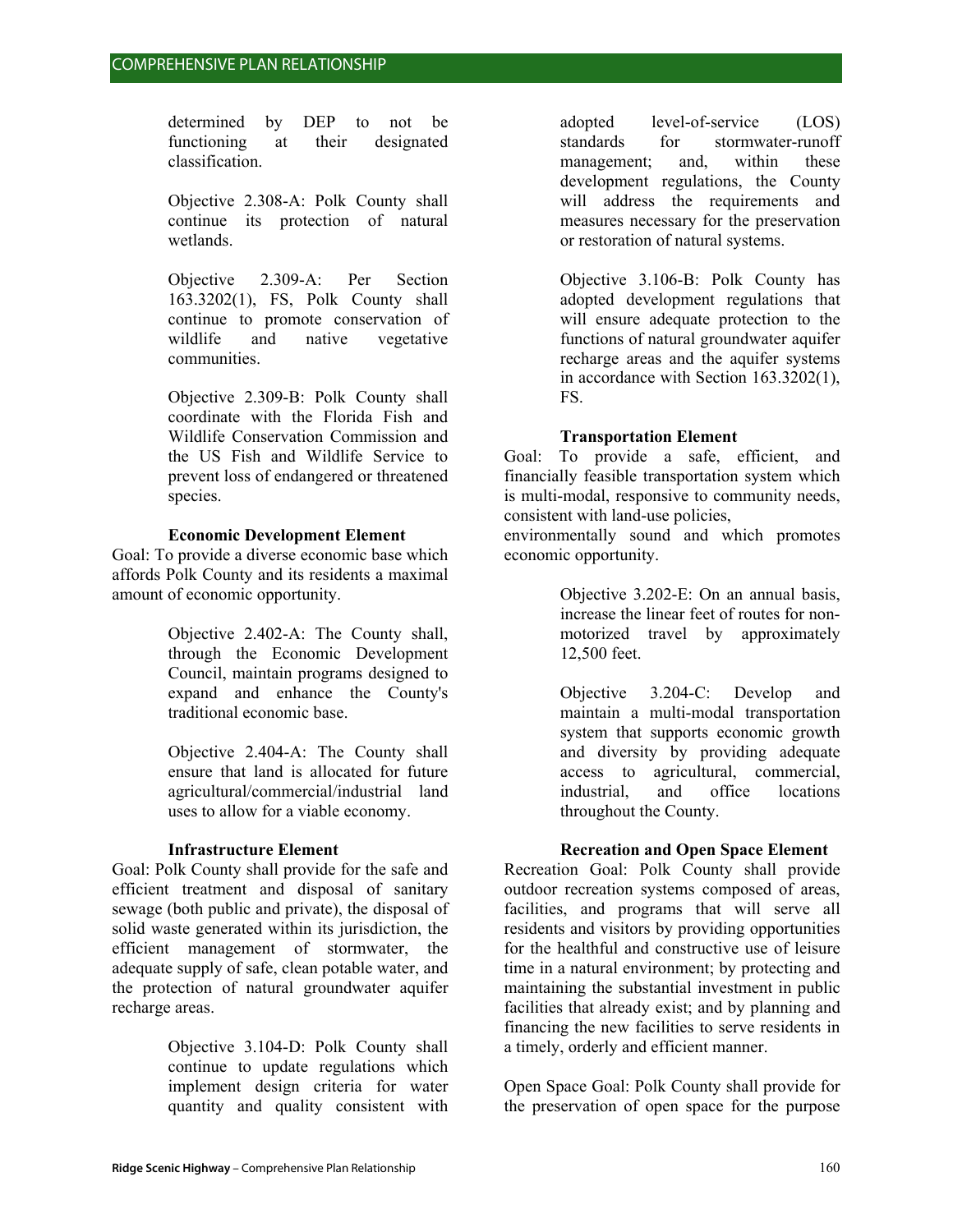of: separating and providing buffers between incompatible land uses; preserving significant natural lands in order to protect native plants and animals, areas for the retention and absorption of floodwaters, air and water quality, and aesthetic natural landscapes.

> Objective 3.502-E: Polk County shall establish a long-range parkland acquisition program to provide safe and adequate open space, and recreation facilities to all residents and visitors.

> Objective 3.504-B: Polk County shall protect its natural and cultural heritage in the development of recreation and open space resources.

> Objective 3.504-D: Polk County shall improve the visual character of recreation and open space resources.

> Objective 3.506: Polk County shall use open spaces to protect its natural recreational resources for the general health, safety, and welfare of County residents and visitors.

> Objective 3.506-A: Polk County shall protect its open-space resources and designated historic features from the future intrusion of incompatible land uses.

Objective 3.506-B: Polk County shall protect its natural-recreation resources.

*Source: Polk County Comprehensive Plan. Adopted in 1992 and revised in 2000, 2002 and 2003.* 

*City of Frostproof*

# **Future Land Use Element**

Goal: Create a regulatory system which supports the desired land use pattern.

> Objective 3: Where development orders affect existing natural resources or productive agricultural uses 100% of those development orders shall provide a plan for the protection of those resources or agricultural use or provide

a statement why it is no longer viable in existing use.

Objective 6: All development orders shall consider and protect all unique natural resources and historical resources listed on the inventory. An inventory of existing unique natural resources and historical resources shall be maintained and any changes to the inventory shall be noted.

# **Transportation Element**

Goal: A safe, convenient and efficient motorized and non-motorized transportation system, which facilitates the movement of people and goods within the community of Frostproof.

> Objective 4: 90% of all land development orders shall provide nonvehicular access linking residential areas with parks, public schools and major shopping areas.

# **Housing Element**

Goal: Provide decent, safe and sanitary housing in suitable neighborhoods at affordable costs to meet the needs of the present and future residents of the city.

> Objective: Frostproof's historically significant housing will be classified, preserved and protected through completion of a historical and archaeological study, code enforcement and technical assistance programs.

# **Infrastructure Element**

Goal: The city of Frostproof shall provide needed public services including sanitary sewer, potable water, stormwater drainage and solid waste disposal to meet current and anticipated needs and will protect the natural groundwater aquifer recharge areas.

> Objective: Frostproof shall enforce its stormwater management program and to protect natural groundwater recharge and drainage features including the attainment and maintenance of state water quality standards of the lake reedy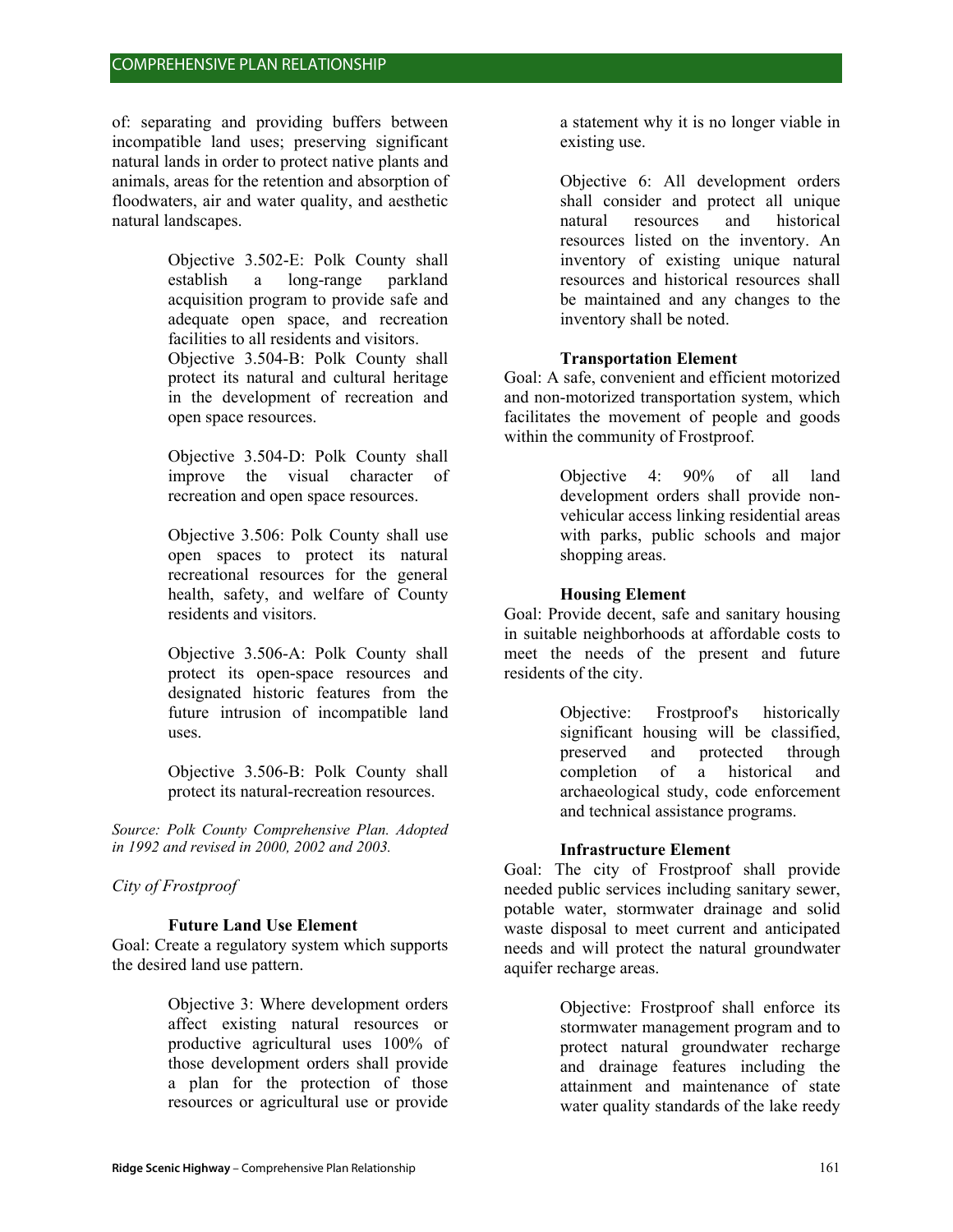and lake clinch and the maintenance of the capacity for storage and conveyance of floodwaters within flood prone areas.

#### **Conservation Element**

Goal: Conserve, protect and manage the natural resources of the City of Frostproof to ensure the highest environmental quality possible

> Objective 3: The city shall develop a program of activities to protect and improve the quality of Clinch Lake, Lake Reedy and Lake Ida.

> Objective 4: The City shall maintain water quality and protect wetland values by enforcing regulations and conducting study efforts.

> Objective 5: All of the City's wetlands shall be conserved and protected from physical and hydrologic alterations by ordinances and regulations adopted with this comprehensive plan.

> Objective 6: The City of Frostproof shall develop a Groundwater Protection Program that ensures that the quality and quantity of groundwater resources are not degraded.

> Objective 9: The ecological communities and wildlife, especially endangered and rare species, shall be identified, managed and protected.

# **Recreation and Open Space Element**

Goal: Ensure provision of sufficient parks, recreation facilities and open space areas to satisfy the health, safety, and welfare needs of all age groups of citizens and visitors including the elderly, the handicapped, pre-school age children and those living below the poverty level.

> Objective 3: all public recreation facilities shall have operational automobile, bicycle and pedestrian access facilities.

*Source: Frostproof Comprehensive Plan Revised with EAR Changes October 2002.* 

# *Town of Hillcrest Heights*

The Town of Hillcrest Heights is a predominantly built out community. The town contains one commercial property, the Hillcrest Lodge, and one government building, the town hall. There are two vacant lots in the town. The Town of Hillcrest Heights does not plan to annex land at this time. Therefore, the Comprehensive Plan includes information on existing zoning, future land use categories and services, but does not include goals or policies for accommodating new growth. The town is comprised of only local roads, and therefore does not have an adopted level of service for town maintained roadways. The town adopted the Florida Department of Transportation statewide minimum acceptable LOS Standards for SR 17. The Town of Hillcrest Heights currently exceeds the recommended standard for recreation space.

If the Town of Hillcrest Heights was to consider annexing land or significantly increasing densities on developed properties, it would update the Comprehensive Plan to include goals, objectives and policies to accommodate the growth at that time.

# *Village of Highland Park*

# **Future Land Use Element**

Goal: It shall be the goal of the Village of Highland Park to provide a system for orderly growth and development to ensure that the character, magnitude and location of all land uses fosters a balanced natural, physical, social, and economic environment.

> Objective 3: Upon Plan adoption, protect natural, historic, and cultural resources from the negative impacts of development and redevelopment. The development of residential land uses shall be timed and staged in conjunction with available capacity of public facilities and services, appropriate soil conditions and topography.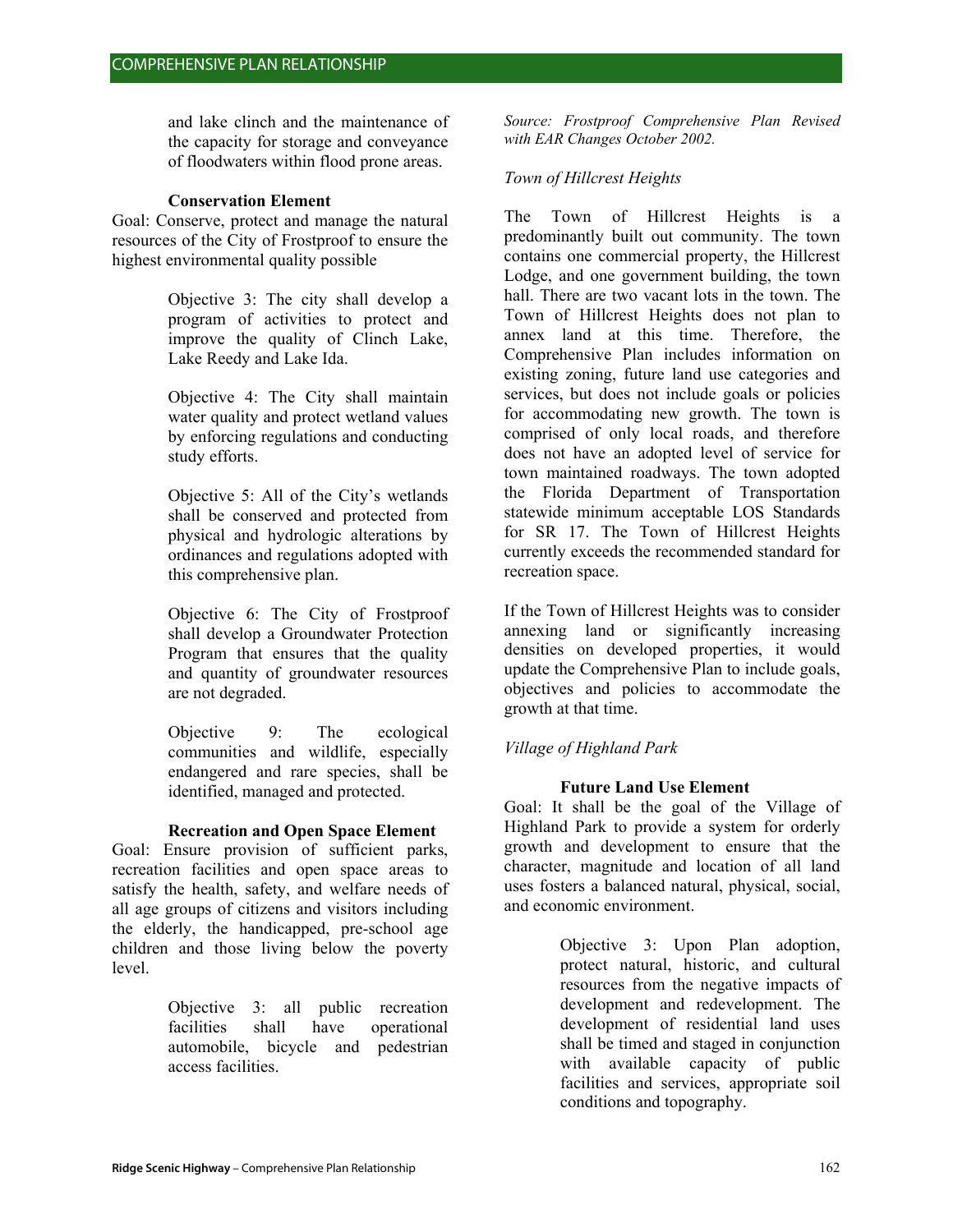#### **Traffic Circulation Element**

Goal: It shall be the goal of the Village of Highland Park to provide a safe and efficient transportation system for all modes of travel that is financially feasible, consistent with community needs and environmentally sound.

> Objective 1: The Village of Highland Park shall provide safe, convenient and efficient motorized and non-motorized roadway facilities which meet or exceed minimum Florida Department of Transportation requirements.

#### **Sanitary Sewer, Solid Waste, Drainage, Potable Water, Natural Groundwater Aquifer Recharge Element**

Goal: The Village of Highland Park shall ensure the sanitary sewer, potable water, solid waste and drainage facilities comply with state and local standards and meet current and future needs for the Village's service area.

> Objective 5: The Village of Highland Park shall continue to protect natural drainage features and the recharge ability of areas of high natural aquifer recharge to assure a safe, plentiful supply of groundwater.

#### **Conservation Element**

Goal: It shall be the goal of the Village of Highland Park to conserve, protect, enhance and manage its natural resources and to attain the highest possible environmental quality.

> Objective 1: Surface Water Resources – Upon Plan adoption, in coordination with the Department of Natural Resources, the Village of Highland Park shall protect and enhance the water quality and biological health of Lake Easy. The Village shall ensure that the Trophic Sate Index of Lake Easy does not rise due to the quality of stormwater runoff from the Village of Highland Park.

Objective 3: Floodplains – Upon Plan adoption, the Village of Highland Park shall protect the natural functions of floodplains by restricting any development in any area designated as a floodplain.

Objective 5: Plants and Animals – The Village of Highland Park shall continue to protect and enhance native vegetation and wildlife habitat. The Village of Highland Park will further this objective through the application of its Conservation land use category.

#### **Recreation and Open Space Element**

Goal: It shall be the goal of the Village of Highland Park to provide easily accessible recreation opportunities and open space to meet the needs of all residents.

> Objective 2: The Village of Highland Park shall coordinate with Polk County and the Highland Park Club to meet the recreation and open space needs of the community.

*Source: Village of Highland Park Comprehensive Plan, Goals, Objectives and Policies. Adopted May 2, 1991 and Amended August 13, 1992.* 

#### *City of Lake Wales*

#### **Future Land Use Element**

Goal: It shall be the goal of the City of Lake Wales to provide for orderly growth and development to ensure that the character, magnitude, and location of all land uses fosters a balanced natural, physical, social and economic environment.

> Objective 3: Protection of Natural, Historical and Cultural Resources.

To the maximum extent possible, protect natural, historical, and cultural resources from the negative impacts of development and redevelopment. The Development Limitation Overlay System shall be incorporated into the Land Development Regulations by 2001.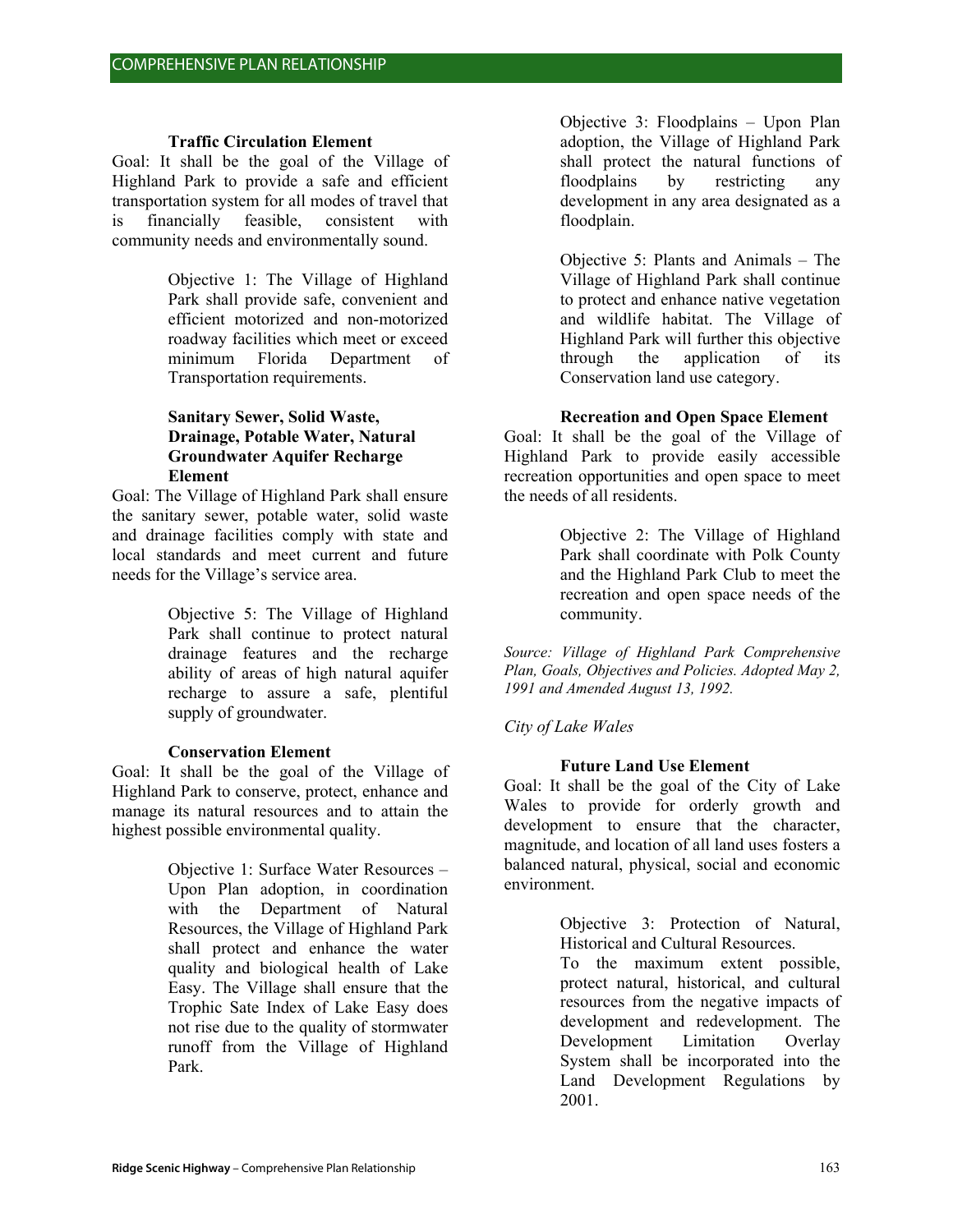#### **Transportation Element**

Goal: It shall be the goal of the City of Lake Wales to provide a safe and efficient transportation system for all modes of travel that is financially feasible, consistent with community needs, and environmentally sound

> Objective 6: Non-Motorized Transportation

> Provide for the needs of bicyclists and pedestrians as a means of reducing local motor vehicle traffic.

Sanitary Sewer, Solid Waste, Drainage, Potable Water and Natural Groundwater Aquifer Recharge Element

Goal 2: It shall be the goal of the City of Lake Wales to provide for the reliable delivery of potable water to meet the needs of all residents and businesses

> Objective 7: Protect native vegetation, including forests, and wildlife habitats, including fisheries. Coordinate with Sate and County authorities in identifying habitat locations by 2001.

#### **Recreation and Open Space Element**

Goal: It shall be the goal of the City of Lake Wales to provide a system of parks, recreation facilities, and open space to meet the needs of all residents.

> Objective 2: Access to Parks and Recreation Lands

> Ensure that all public parks, recreation lands, and lakeshores are accessible to the public by means of walking, bicycling, and where appropriate, by motor vehicle by 2005.

#### **Conservation Element**

Goal: It shall be the goal of the City of Lake Wales to conserve, protect, enhance, and manage its natural resources and to attain the highest possible environmental quality

Objective 1: Surface Water Resources

Improve the water quality and biological health of the city's lakes. The water quality standards shall be those for Class III waters as defined by the Florida Department of Environmental Protection. Incorporate into Land Development Regulations and establish cooperative agency agreements by 2004.

Objective 2: Groundwater and Potable Water Resources

Protect the quantity and quality of Lake Wales' groundwater from degradation. Establish programs and strategies by 2004

#### **Historic Preservation Element**

Goal: It shall be the goal of the City of Lake Wales to identify, document, protect and preserve its archaeological, historic, architectural and cultural resources. Instilling public awareness of these resources shall be part of the effort.

> Objective 2: Survey, Evaluation and Data Management

> Identify, document, record and evaluate the historic resources within the city's jurisdiction.

> Objective 4: Public Awareness Employ historic preservation as a means to strengthen the local economy through increased tourism and local visitation at historic sites.

> Objective 5: Education Initiate a program of public education about historic preservation.

# **Economic Development Element**

Goal: The City of Lake Wales shall be committed to the promotion of a business climate that will aid in economic diversification, resultant stability, prudent use of existing resources and expanded tax base. Lake Wales will also take actions to ensure maximum employment opportunity for its people while protecting its sensitive natural environment, thus maintaining quality of life at a high level.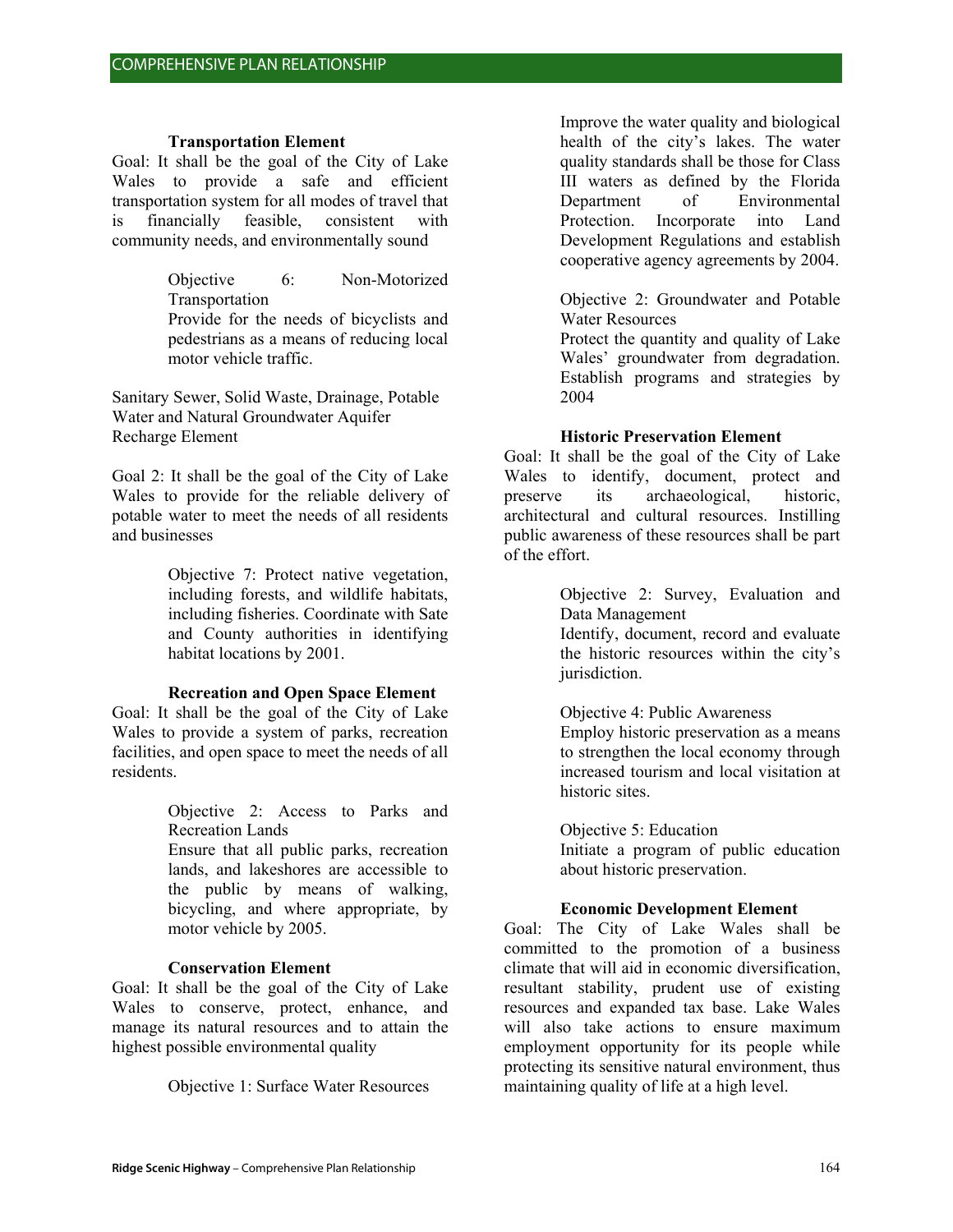Objective 4: Te City of Lake Wales, through a cooperative effort between the Lake Wales Area Chamber of Commerce and existing governmental institutions of the City and County, shall ensure that land is allocated for future agricultural, commercial and industrial and uses to allow for proper economic growth.

#### **Lake of the Hills/North Lake Wales Master Plan**

Goal: To achieve a viable, safe and quality living environment through balanced growth, compatible land use patterns, the prudent use of physical resources, and the efficient expenditure of public funds

*Source: City of Lake Wales 2015 Comprehensive Plan Goals, Objectives and Policies. Adopted August 2000.* 

*Town of Dundee* 

#### **Future Land Use Element**

Goal: It shall be the goal of the Town of Dundee to provide a system for orderly growth and development to ensure that the character, magnitude, and location of all land uses fosters a healthy and pleasant social and economic environment.

> Objective 3: Protection of Natural, Historical, and Cultural Resources To the maximum extent possible, protect natural, historical, and cultural resources from the negative impacts of development and redevelopment.

#### **Traffic Circulation Element**

Goal: It shall be the goal of the Town of Dundee to provide a safe and efficient transportation system for all modes of travel that is financially feasible, consistent with community needs, and environmentally sound.

> Objective 6: Non-motorized Transportation Provide for the needs of bicyclists and pedestrians as a means of reducing local motor vehicle traffic.

#### **Housing Element**

Goal: It shall be the goal of the Town of Dundee to provide opportunities for safe, sound, and affordable housing for all present and future residents, while recognizing the private sector as the primary provider of housing.

> Objective 5: By October 1, 1991, the Town of Dundee shall establish procedures to locally designate and protect historically significant housing.

# **Sanitary Sewer, Solid Waste, Drainage, Potable Water & Natural Groundwater Aquifer Recharge Element**

Goal 5: Natural Groundwater Aquifer Recharge Protect the recharge ability of areas of high natural aquifer recharge to assure a safe, plentiful supply of groundwater.

> Objective 5.2: Regulation of Land Use Upon adoption of this Comprehensive Plan regulate land use and development to maintain the functions of natural aquifer recharge areas.

#### **Conservation Element**

Goal: It shall be the goal of the Town of Dundee to conserve, protect, enhance, and manage its natural resources and to attain the highest possible environmental quality.

> Objective 1: Surface Water Resources Improve the water quality and biological health of the Town's lakes. The water quality standards shall be those for Class III waters as defined by the Florida Department of Environmental Regulation.

> Objective 2: Groundwater and Potable Water Resources

> Throughout the planning period, protect the quantity and quality of Dundee's groundwater from degradation.

#### Objective 3: Floodplains

Protect the natural hydrologic and ecological functions of floodplains.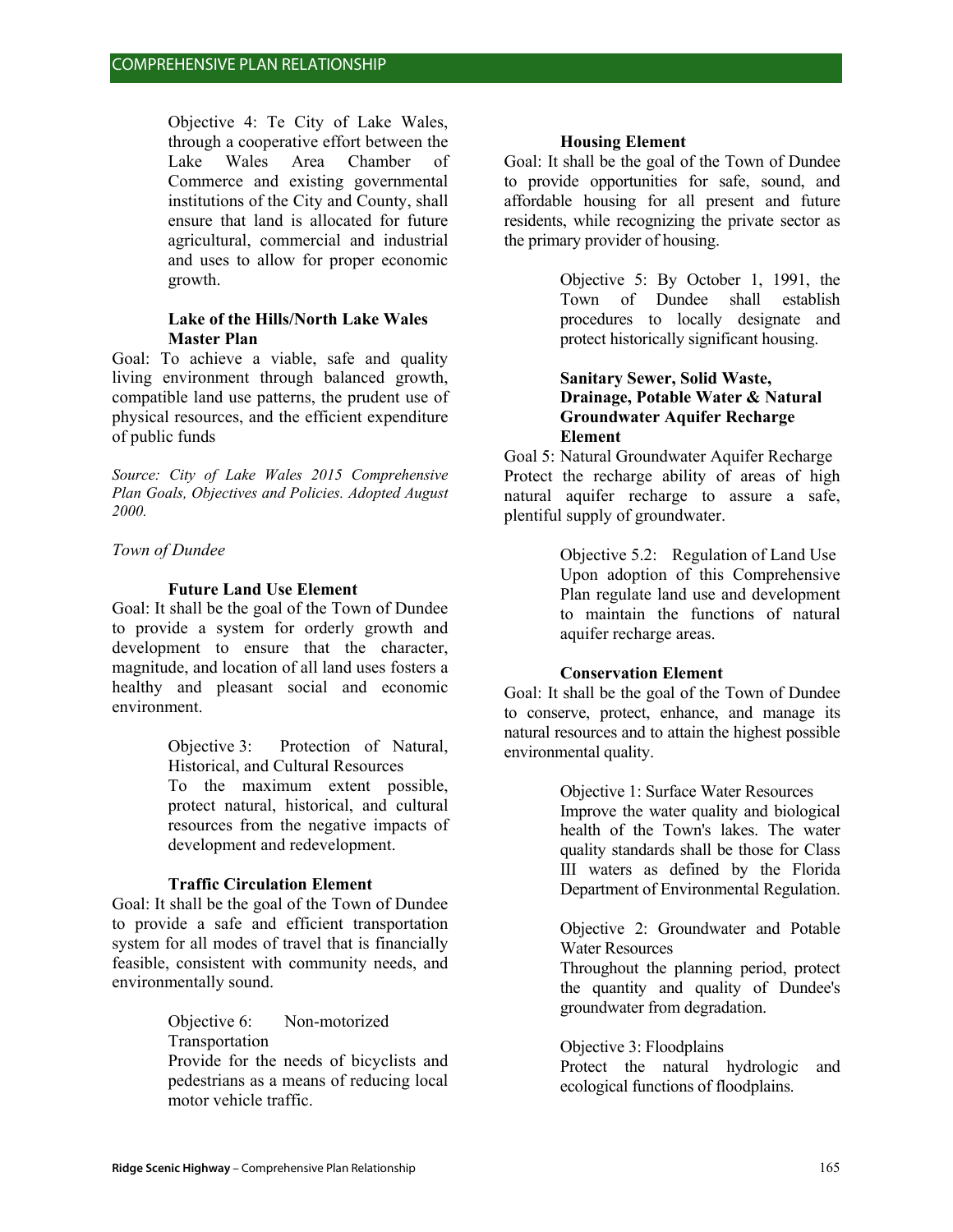Objective 6: Plants and Animals

Protect native vegetation, including forests, and wildlife habitats, including fisheries.

#### **Recreation and Open Space Element**

Goal: It shall be the goal of the Town of Dundee to provide a system of parks, recreation facilities, and open space to meet the needs of all residents

> Objective 2: Access to Parks and Recreation Lands Ensure that all public parks, recreation lands, and lakeshores are readily accessible to the public by means of walking, bicycling, and, where appropriate, by motor vehicle.

Objective 3: Recreation Facilities

Provide recreation facilities on municipal park and recreation lands to meet the expressed needs and demands of town residents.

Objective 6: Open Space

Ensure that functional and aesthetic open space is preserved to retain the attractiveness and small-town character of Dundee.

*Source: Dundee Comprehensive Plan. Adopted in 1991. Amended in 2000.* 

*Town of Lake Hamilton* 

#### **Future Land Use Element**

Goal: 2.3.2 Protect and maintain the quality and quantity of all natural resources within the town.

> Objective 2.3.2.1 Preserve existing wetland areas so s to provide natural flood storage areas and minimize erosion, facilitate the recharge of surficial aquifers, achieve biological filtration of urban and agricultural pollutants, and provide natural habitats for animal and plant species.

Objective 2.3.2.2 Maintain the integrity and environmental quality of lakes and basin areas.

Objective 2.3.2.4 Maintain watershed areas within the Town so as to facilitate the percolation and filtration of surface runoff contributing to the recharge of groundwater supplies.

Goal: 2.3.3 Maintain agriculture as a major land use and as a valuable economic asset.

> Objective 2.3.3.1 Maintain a high level of citrus production within the town.

> Objective 2.3.3.2 Permit the establishment of non-citrus agricultural uses which are compatible with the lowdensity residential character of the town.

> Objective 2.3.3.3 Within wetlands and other lowland areas, permit only such uses that are consistent with the protection of the quality of the natural resources existing within said areas.

Goal: 2.3.4 Preserve and maintain residential areas so as to provide a wholesome, attractive, and satisfying living environment for existing and future residents.

> Objective 2.3.4.2 Support activities of State and National organizations designed to identify and protect any structures within residential neighborhoods having historic significance.

> Objective 2.3.4.3 Support activities of Sate and National organizations designed to identify and protect any archaeological sites of significance within the Town.

> Objective 2.3.4.4 Preserve the unique character of low-density residential development adjacent to lakes.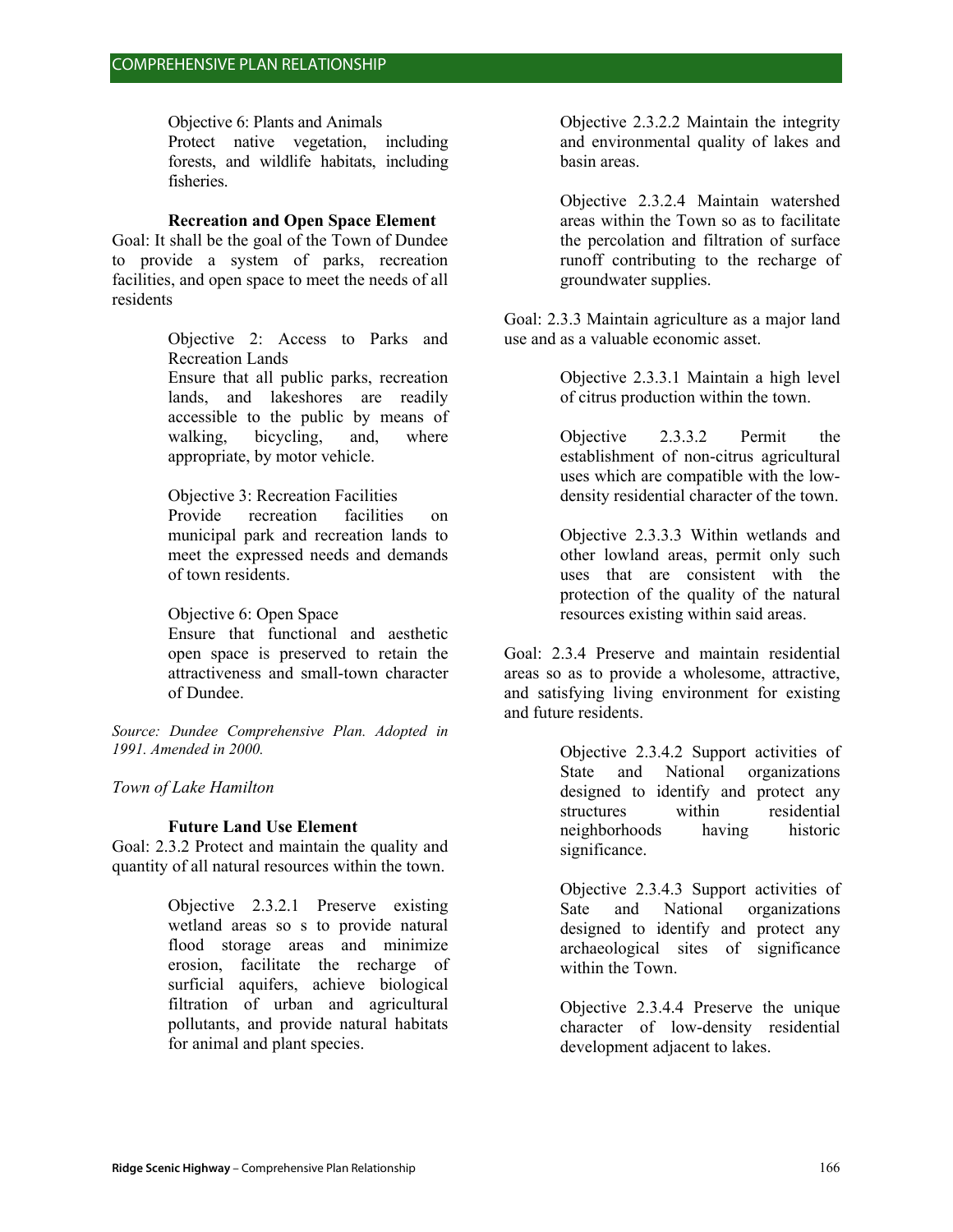#### **Traffic Circulation Element**

Goal: 3.3.4 Provide alternative means of transportation consistent with the needs and desires of the town's residents.

> Objective 3.3.4.1 Provide an opportunity for safe pedestrian and non-motorized circulation within the Town consistent with the desires of residents.

Sanitary Sewer, Solid Waste, Drainage, Potable Water and Natural Groundwater Aquifer Recharge Element

Goal: 4.3.5 Protect natural groundwater aquifer recharge area.

> Objective 4.3.5.2 Develop means for the protection of natural groundwater recharge areas.

#### **Housing Element**

Goal: 5.3.1 Promote the provision of an adequate supply of decent, safe, sanitary, and affordable housing within a desirable living environment for all current and future residents of the town.

> Objective 5.3.1.3 As part of the conservation, rehabilitation, and demolition of substandard housing, identify any housing of historic significance.

#### **Conservation Element**

Goal: 6.3.1 Protect and conserve all natural resources within the town so as to maintain both a high level of physical amenities and a high quality of life for the town's residents.

> Objective .3.1.1 Protect and enhance the natural amenities of the lakes within Lake Hamilton.

> Objective 6.3.1.2 Protect conservation wetlands and environmental-sensitive areas within the Town.

> Objective 6.3.1.3 Conserve and protect prime and unique agricultural soils within Lake Hamilton.

Objective 6.3.1.5 Protect water quality by restricting activities known to adversely affect the quality and quantity of the Town's water sources, including cones of influence, water recharge areas, and waterwells.

Objective 6.3.1.6 Protect and conserve native vegetative communities within Lake Hamilton.

Objective 6.3.1.9 Protect and conserve wildlife habitats.

#### **Recreation and Open Space Element**

Goal: 7.3.1 Achieve and maintain a comprehensive system of recreation facilities and open space areas which is consistent with the lifestyles and needs of the town's residents and is within the financial capabilities of the Town.

> Objective 7.3.1.7 Develop a process which will secure and maintain public access to freshwater beaches and shores.

> Objective 7.3.1.8 Provide a process for the provision of public and private open space within the Town.

*Source: Comprehensive Plan of Development Year 2010. Adopted 1991 and revised 1993.* 

#### *City of Haines City*

#### **Future Land Use Element**

Goal: To provide of organized and compatible land uses that are sensitive to the environment, fiscally responsible, meet the social, economic and physical need of present and future residents and protect the anticipated quality of life as a result of choosing to live in the City.

(E) Historical Resources

The City shall protect all historical resources within its jurisdiction by conducting property evaluations and organizing an historical society in 1991.

(N) Visual Design Standards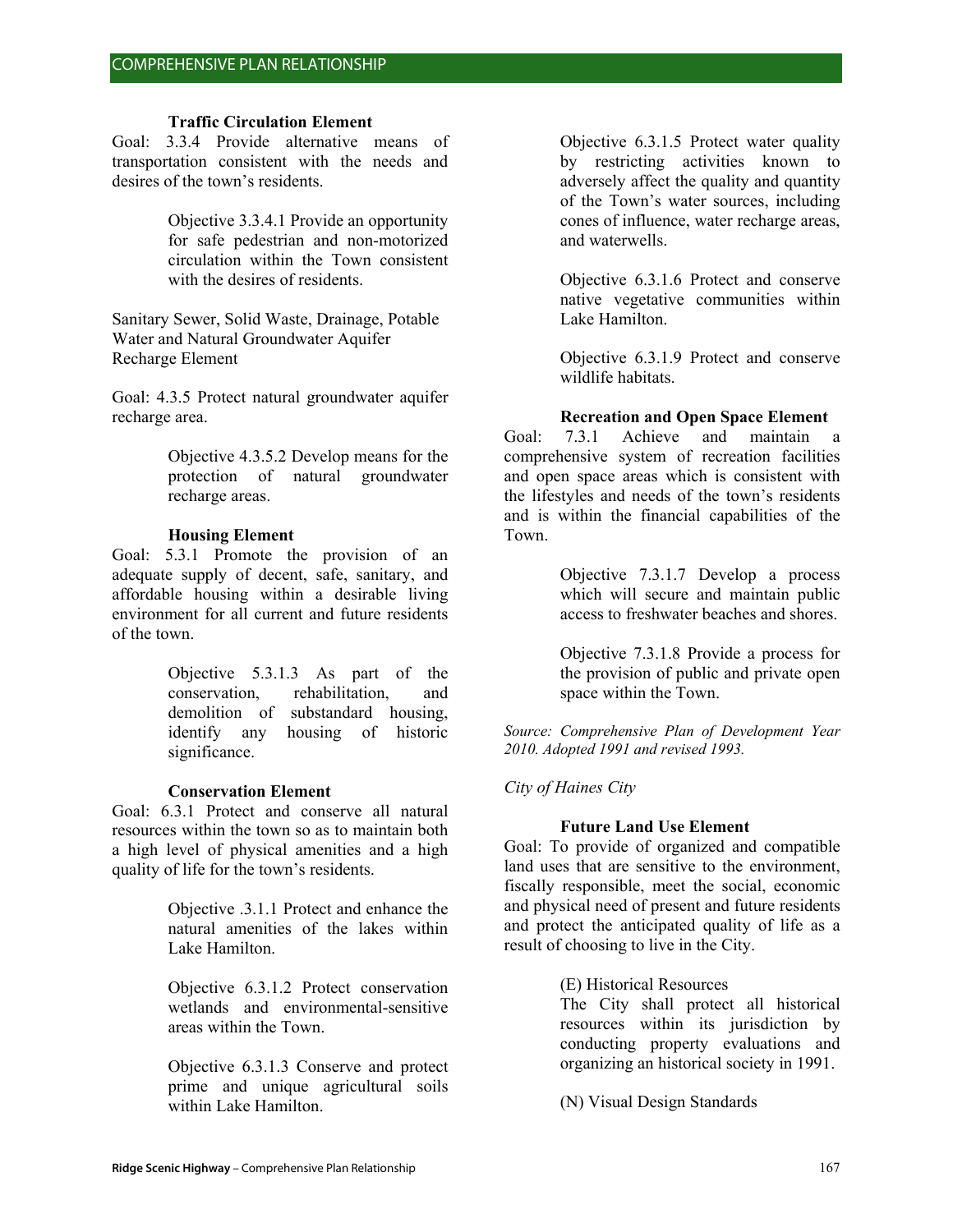The City shall develop and adopt highway visual design standards in 1991, to promote attractive corridors for its major street system.

#### **Traffic Circulation Element**

Goal: To provide a safe, efficient and convenient means of motorized and non-motorized traffic movement for residents and non-residents in and through the City.

> (B) Safe, Convenient and Efficient Transportation System

> In 1992, the City shall initiate studies to provide solutions to providing a safe and adequate non-motorized and pedestrian traffic circulation plan.

#### **Housing Element**

Goal: In order to preserve and protect the quality of life in Haines City, provide opportunities to insure that the public receives decent, safe, and sanitary housing of a type, size, location and cost to meet the needs and requirements of current and future residents.

> (G) Historically Significant Housing Beginning in 1991, the City will establish a program which will provide for the identification and conservation of historically significant housing.

# **Conservation Element**

Goal: To conserve, protect, and manage natural resources within Haines City in a manner appropriate to ensure the highest environmental quality possible for current and future residents.

# (B) Surface Water

Development regulations will be adopted in 1991 to protect the natural functions of the 100-year floodplain around the lakes and within wetlands.

# (C) Water Wells

Beginning in 1991, land and water use approvals shall encourage use of native vegetation in domestic, commercial, public and other forms of landscaping to reduce water requirements.

#### (A) Native Vegetative Communities

As lands are annexed, the City will protect all native vegetative communities to the extent permitted by Federal and State regulatory agencies such as COE, DER, DNR, and SWFWMD.

# (B) Native Vegetative Communities

At the time lands are annexed into the City, an evaluation of such properties shall be conducted by the City and property owner to determine if rare, endangered, threatened and special concern species and their habitats exist on site and if so, regulations adopted to by the City in 1991 shall be applied to provide protection for the species and/or habitat.

# (A) Lakes and Fisheries

The City will enter into written agreements with the Florida Game and Fresh Water Fish Commission and the Southwest Florida Water Management District in 1991 to work jointly to protect the water levels and water quality of the lakes to enhance the fisheries.

# (A) Wetlands

Regulations will be adopted in 1991 which will preserve the wetland areas on the periphery of the lakes to serve as natural filter beds for these bodies of water and as wildlife habitats where they are established and suitable for such use.

# **Recreation and Open Space Element**

Goal: To provide a balanced system of recreation facilities and open space which will satisfy the needs of the present and projected future residents of the City and will emphasize use of Haines City's natural resources.

# (A) Public and Private Resources

The City shall develop a financial method and program in 1991 for funding future expansion and improvements of the existing park system and recreational facilities.